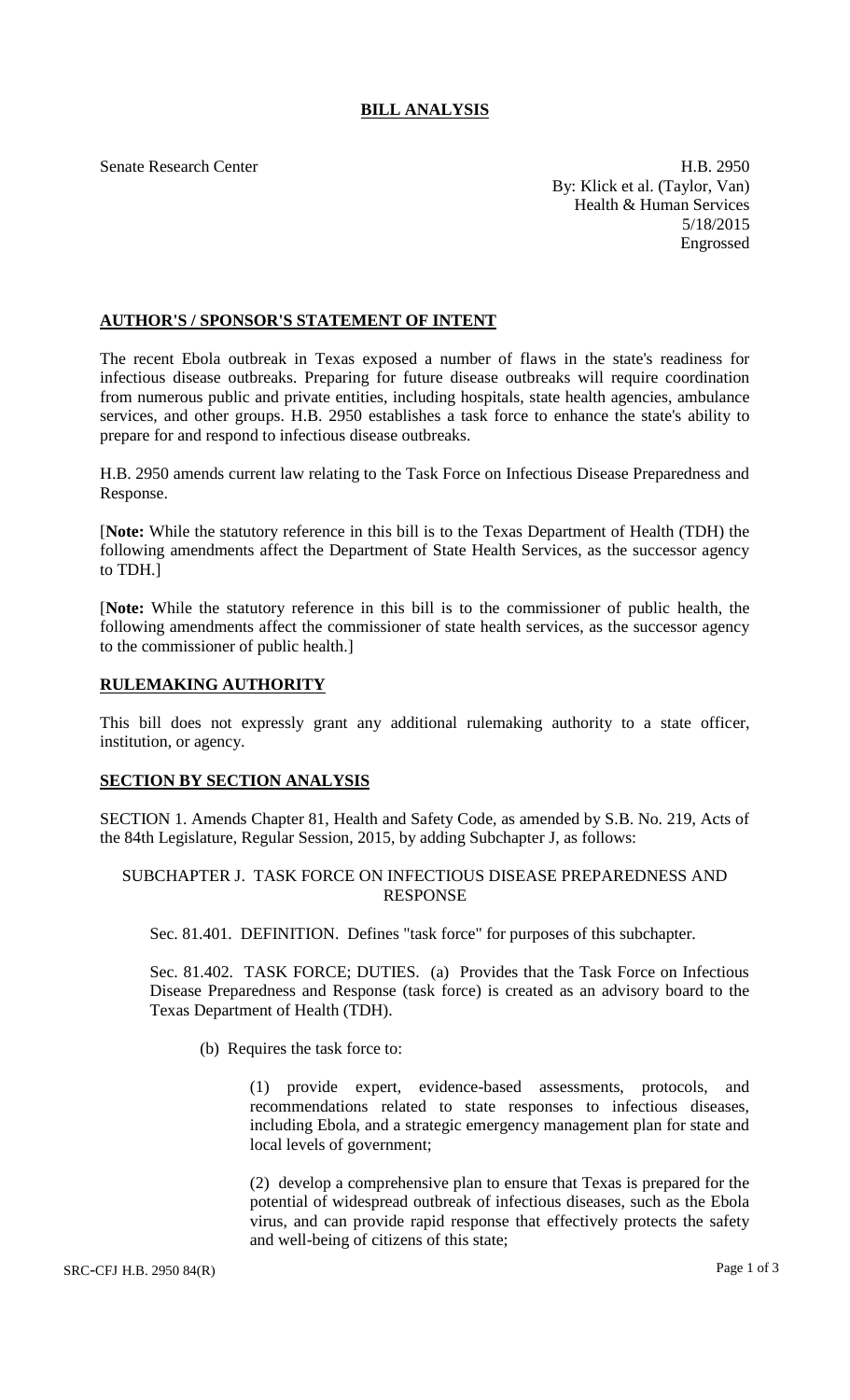(3) evaluate the supplies and resources available to address an infectious disease outbreak; and

(4) serve as a reliable and transparent source of information and education for Texas leadership and citizens.

(c) Requires the task force, in developing the plan described by Subsection (b)(2), to:

(1) use the significant expertise of medical professionals in Texas and other states;

(2) collaborate with local government officials and local health officials;

(3) use, as practicable, the Texas Emergency Preparedness Plan and structure;

(4) identify various responses necessary in the event of an epidemic of infectious disease;

(5) establish a command and control structure that will ensure effective preparations and response if the governor takes emergency action under Chapter 418 (Emergency Management), Government Code, or other law; and

(6) coordinate with appropriate entities to ensure public awareness and education regarding any pandemic threat.

Sec. 81.403. APPOINTMENT OF MEMBERS; TERMS. (a) Authorizes the commissioner of public health (commissioner) to appoint members of the task force as necessary, including members from relevant state agencies, members with expertise in infectious diseases and other issues involved in the prevention of the spread of infectious diseases, and members from institutions of higher education in this state. Requires the commissioner to appoint to the task force:

> (1) at least one member who is a representative of a local health authority serving a rural area;

> (2) at least one member who is a representative of a local health authority serving an urban area;

(3) at least one member who is a licensed physician;

(4) at least one member who is a licensed nurse;

(5) at least one member who is emergency medical services personnel, as defined by Section 773.003 (Definitions); and

(6) at least one member representing a hospital.

(b) Requires the commissioner to appoint a director of the task force from among the members of the task force.

(c) Authorizes the commissioner to fill any vacancy that occurs on the task force and to appoint additional members as needed.

(d) Provides that members of the task force serve at the pleasure of the commissioner.